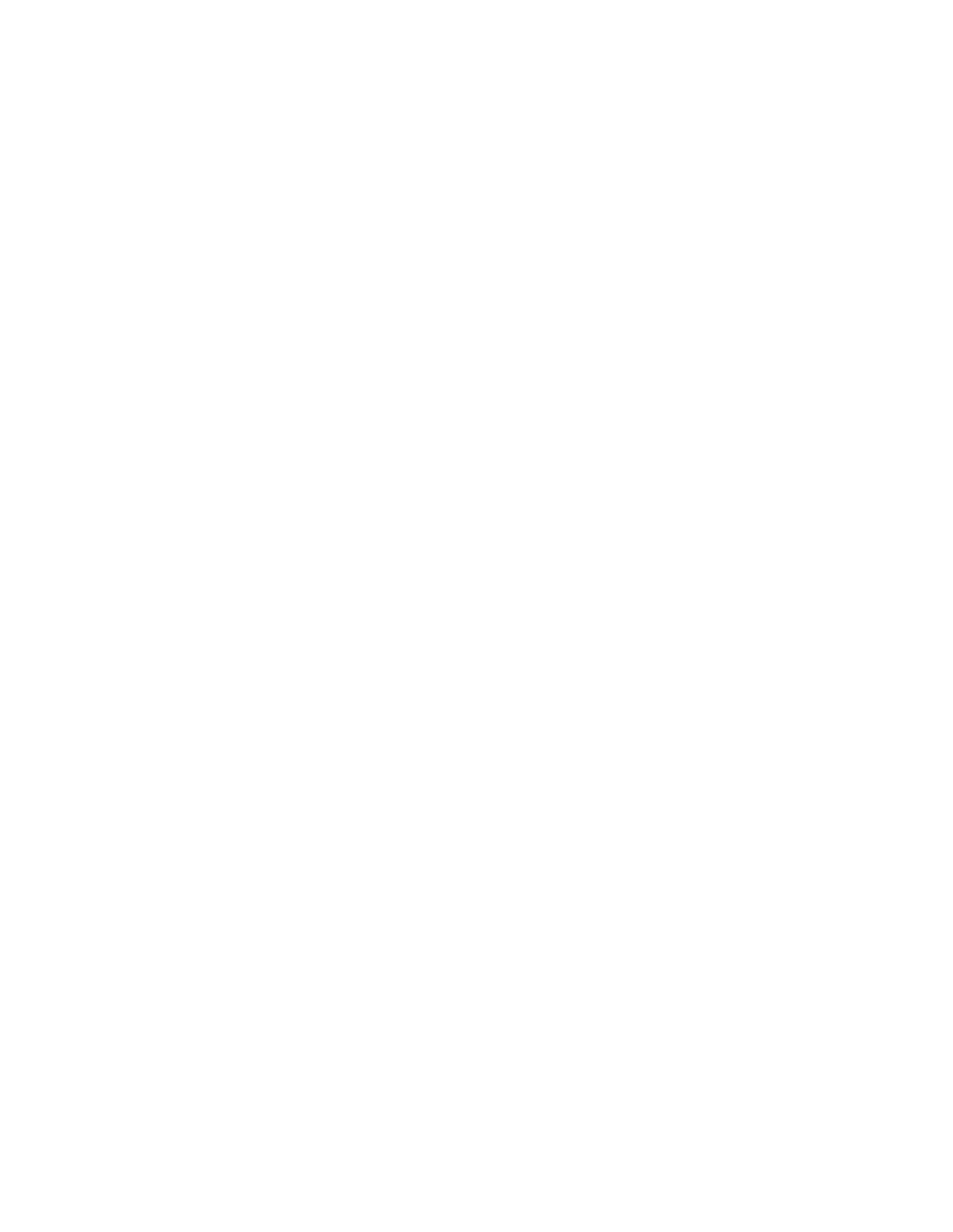# **BILL 1**

## 2022

# **QUEEN ELIZABETH II PLATINUM JUBILEE RECOGNITION ACT**

*(Assented to , 2022)* 

# *Table of Contents*

- **1** Definitions
- **2** Queen's Platinum Jubilee Medal
- **3** Establishment of awards and scholarships
- **4** Granting of awards and scholarships
- **5** Alberta Heritage Scholarship Fund
- **6** Honorary Members of the Executive Council
- **7** Honorific and title
- **8** Regulations
- **9** Consequential amendment
- **10** Repeal
- **11** Coming into force

#### **Preamble**

WHEREAS Her Majesty, Queen Elizabeth II, is celebrating Her Platinum Jubilee in 2022, marking 70 years since Her Accession to the Throne;

WHEREAS Her Majesty has expressed Her desire that the Platinum Jubilee celebrations be an occasion to enjoy a sense of togetherness and to look ahead with confidence;

WHEREAS Her Majesty has expressed Her desire that the Platinum Jubilee provide a chance to acknowledge and give thanks for the enormous social, scientific and cultural changes of the last 70 years;

# *Bill 1*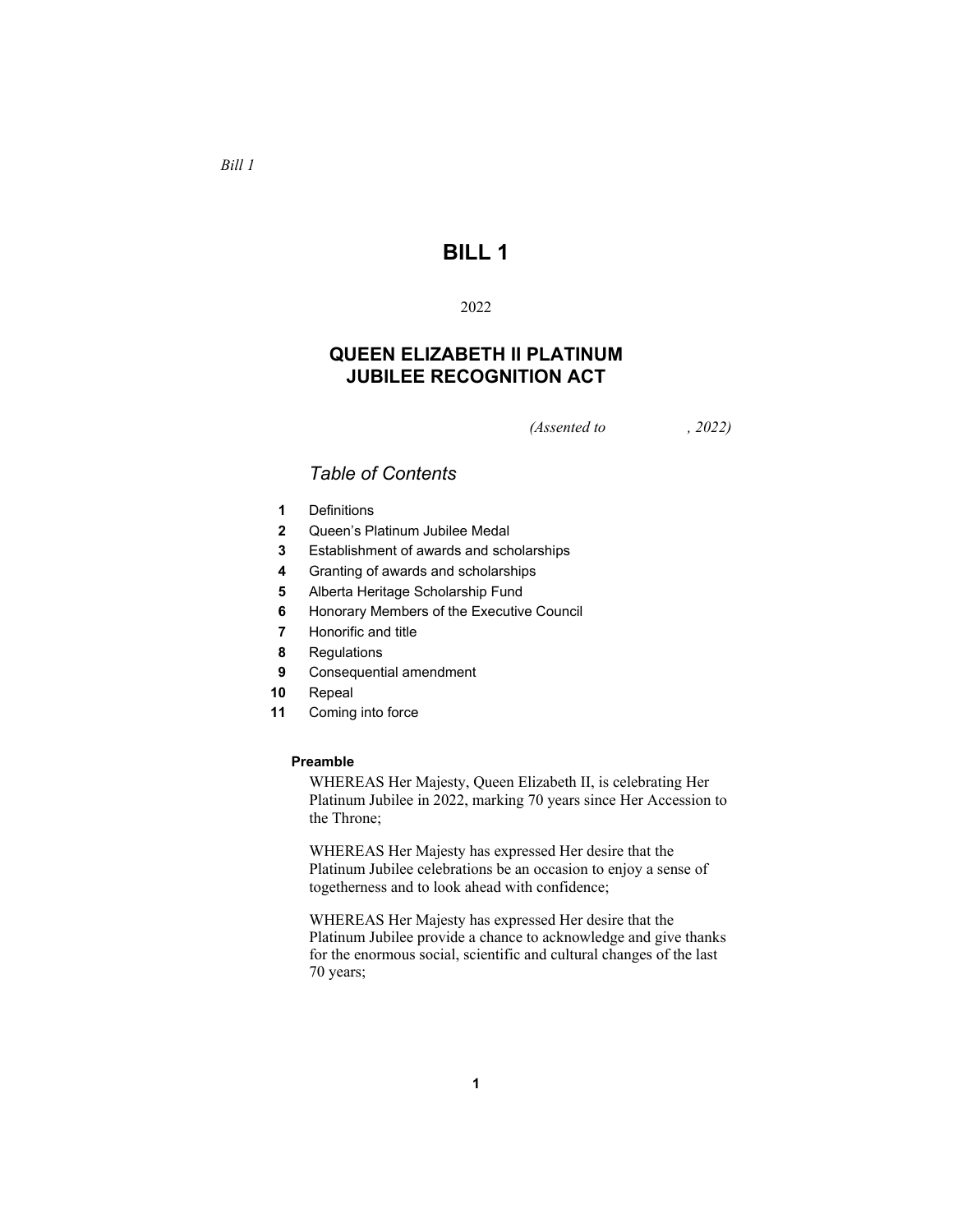WHEREAS the Platinum Jubilee provides a special opportunity for Alberta to recognize the contributions of our youth, to honour their outstanding achievements, to assist the future development of Alberta youth and to promote citizenship as a cornerstone of our society;

WHEREAS the Government of Alberta desires to mark this momentous occasion by designating special awards and scholarships that honour Alberta youth who demonstrate excellence in citizenship through leadership, community service and volunteerism and who demonstrate outstanding ability in the visual and performing arts;

WHEREAS the Government of Alberta desires to mark this momentous occasion by designating a special Queen's Platinum Jubilee Medal to individuals who have made a significant contribution to society; and

WHEREAS the Government of Alberta desires to recognize and commemorate the extraordinary public service of former, current and future members of the Executive Council in serving the Crown by bestowing the use of honorific titles and initials;

THEREFORE HER MAJESTY, by and with the advice and consent of the Legislative Assembly of Alberta, enacts as follows:

#### **Definitions**

**1** In this Act,

- (a) "Alberta Heritage Scholarship Fund" means the Alberta Heritage Scholarship Fund created and continued by the *Alberta Heritage Scholarship Act*;
- (b) "Minister" means the Minister determined under section 16 of the *Government Organization Act* as the Minister responsible for this Act.

#### **Queen's Platinum Jubilee Medal**

**2(1)** The Minister may grant the Queen's Platinum Jubilee Medal to a maximum of 7000 individuals who have made a significant contribution to society.

**(2)** The Premier may select any individual the Premier considers deserving to be granted the Queen's Platinum Jubilee Medal.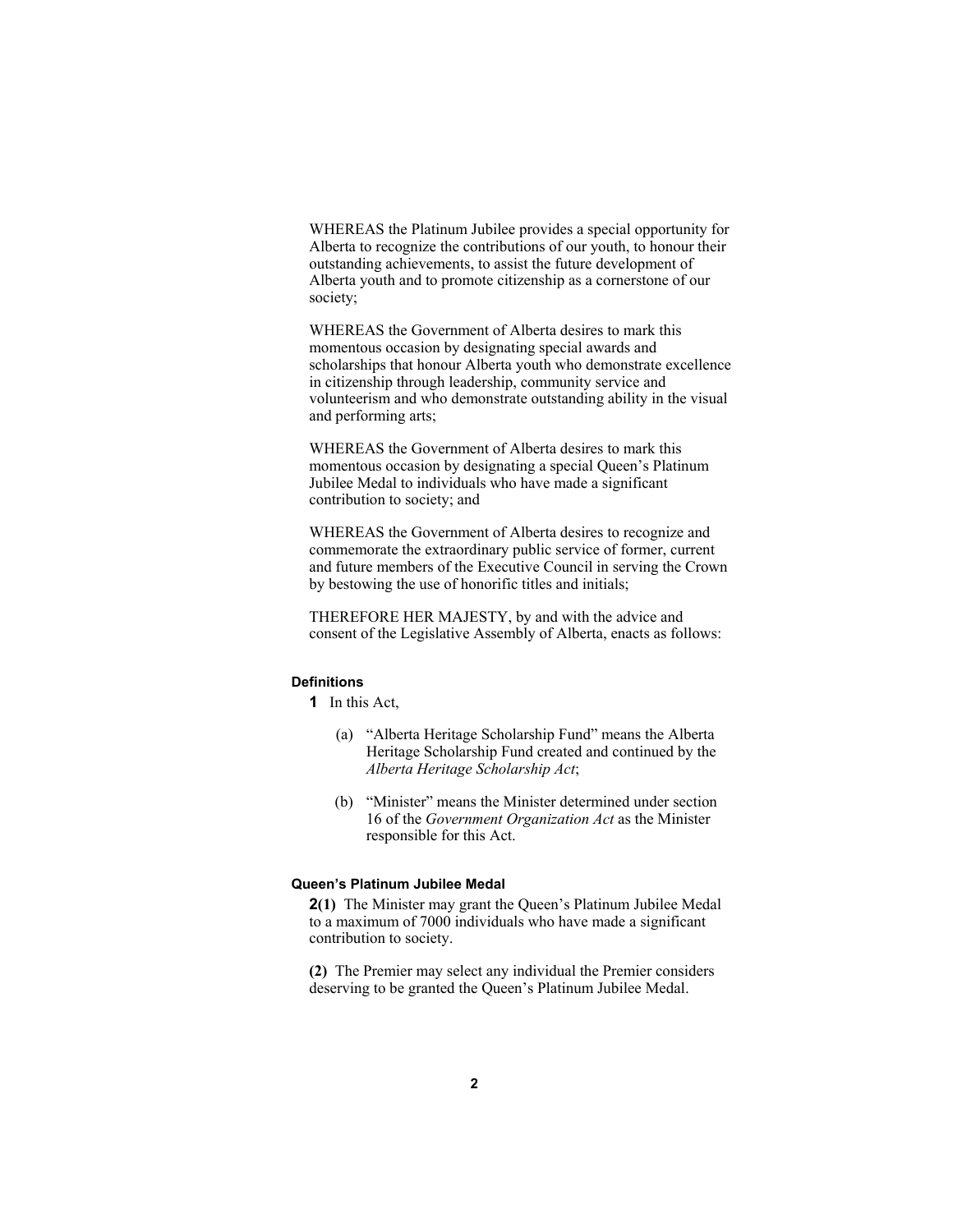**(3)** The individuals and organizations designated in the regulations may, in accordance with the regulations, nominate individuals to be granted the Queen's Platinum Jubilee Medal.

**(4)** The Minister shall approve the individuals nominated under subsection (3) to be granted the Queen's Platinum Jubilee Medal.

**(5)** The Minister or, at the request of the Minister, the individuals and organizations designated under subsection (3) shall present, on behalf of the Government of Alberta, the Queen's Platinum Jubilee Medal to the recipients.

#### **Establishment of awards and scholarships**

**3** The following awards and scholarships are hereby established:

- (a) Queen's Platinum Jubilee Citizenship Medallion;
- (b) Queen's Platinum Jubilee Scholarship for the Visual and Performing Arts;
- (c) Premier's Citizenship Award in Recognition of the Queen's Platinum Jubilee.

#### **Granting of awards and scholarships**

**4(1)** The Minister may grant the Queen's Platinum Jubilee Citizenship Medallion each year to the most outstanding students among those receiving an award under subsection (4).

**(2)** The maximum number of outstanding students who may be granted the Queen's Platinum Jubilee Citizenship Medallion under subsection (1) is the number established by the regulations.

**(3)** The Minister may grant the Queen's Platinum Jubilee Scholarship for the Visual and Performing Arts each year to 2 students who have demonstrated outstanding ability in the visual or performing arts.

**(4)** The Premier may grant the Premier's Citizenship Award in Recognition of the Queen's Platinum Jubilee each year to one student in each high school in Alberta who has made a significant contribution to the community through good citizenship, leadership, community service activities and volunteering.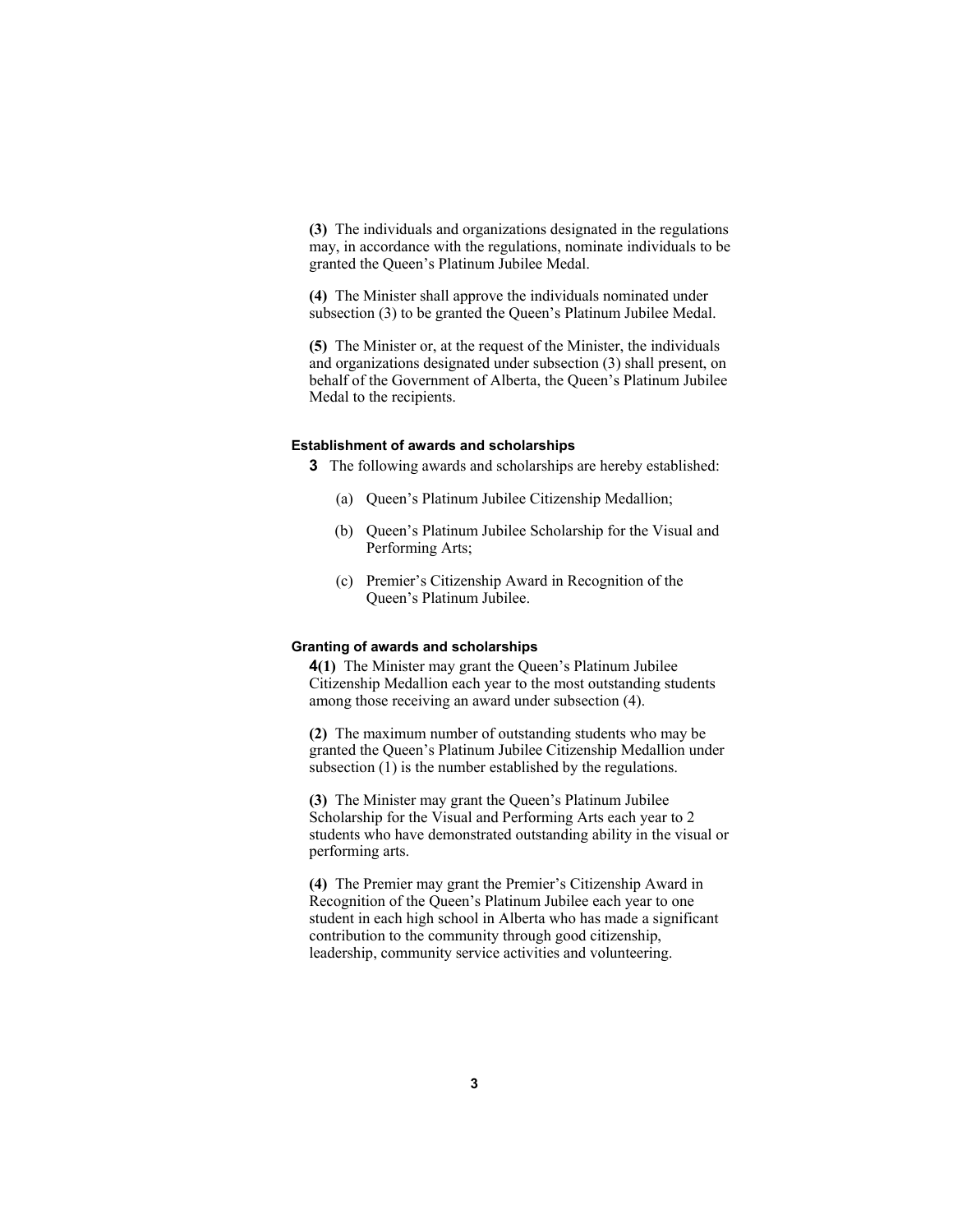**(5)** The awards and scholarships granted under this section shall consist of,

- (a) in the case of the Queen's Platinum Jubilee Citizenship Medallion, \$7000 for each student selected and other recognitions prescribed by the regulations,
- (b) in the case of the Queen's Platinum Jubilee Scholarship for the Visual and Performing Arts, \$7000 for each student selected and other recognitions prescribed by the regulations, and
- (c) in the case of the Premier's Citizenship Award in Recognition of the Queen's Platinum Jubilee, the recognitions prescribed by the regulations.

#### **Alberta Heritage Scholarship Fund**

**5(1)** The Queen's Platinum Jubilee Scholarship for the Visual and Performing Arts shall be paid out of the Alberta Heritage Scholarship Fund.

**(2)** Sections 5 and 7(d) of the *Alberta Heritage Scholarship Act* apply with the necessary changes to the Queen's Platinum Jubilee Scholarship for the Visual and Performing Arts and a reference to the Minister in those sections is deemed to be a reference to the Minister as defined in section 1 of this Act.

#### **Honorary Members of the Executive Council**

**6(1)** Every former member of the Executive Council who is living on February 6, 2022, and every individual who becomes a former member of the Executive Council on or after the coming into force of this Act, is designated as an Honorary Member of the Executive Council.

**(2)** An individual who is an Honorary Member of the Executive Council is not a member of the Executive Council for the purposes of the *Government Organization Act* or any other enactment that confers rights, obligations or privileges on members of the Executive Council.

**(3)** Subject to subsection (4), an Honorary Member of the Executive Council may use the honorific and title set out in section 7.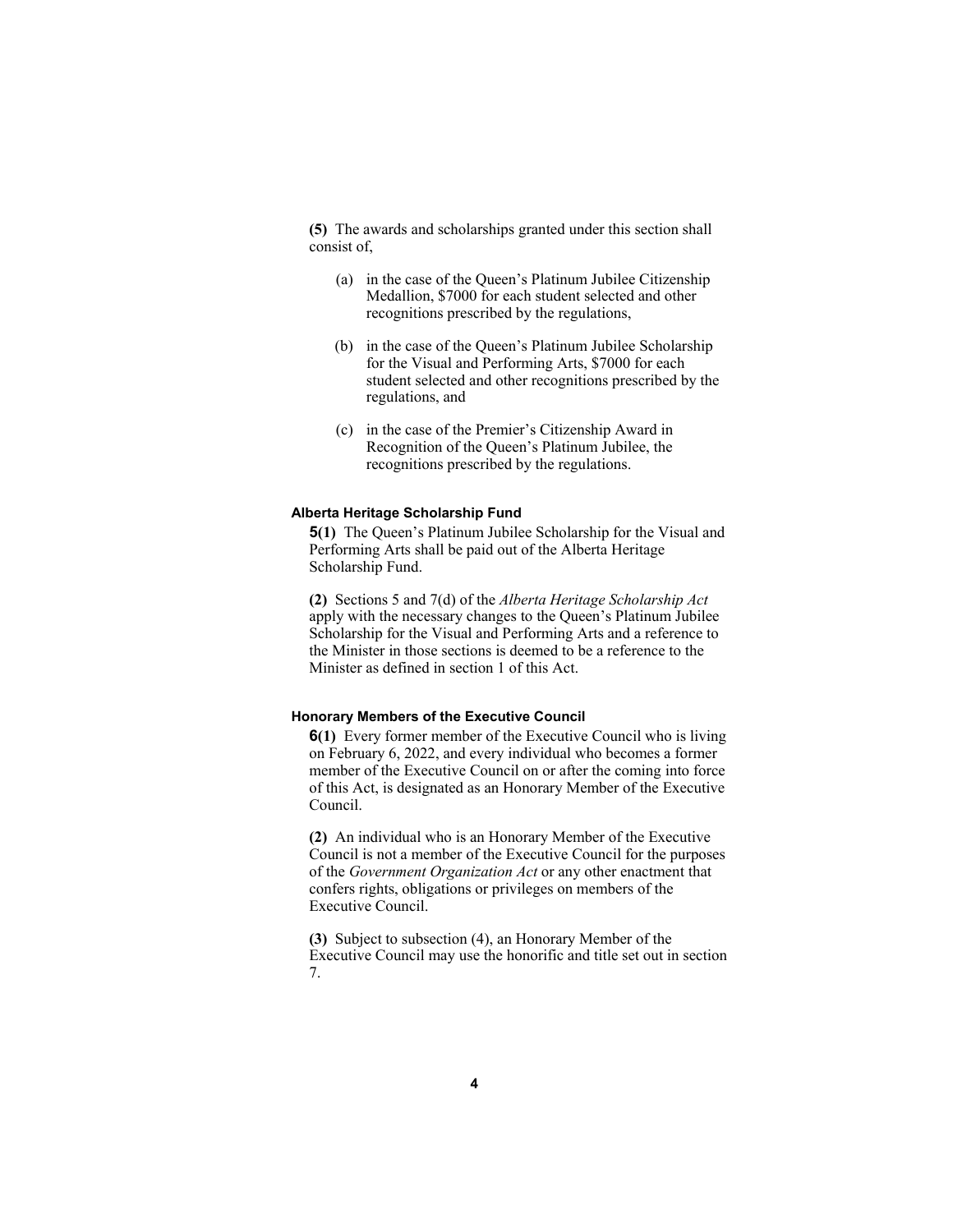**(4)** If a former member of the Executive Council is convicted of an offence that could have been prosecuted by way of indictment, that former member of the Executive Council is not entitled to

- (a) be an Honorary Member of the Executive Council, or
- (b) use the honorific or title set out in section 7.

## **Honorific and title**

**7** Every member of the Executive Council, including an Honorary Member of the Executive Council, may use

- (a) the honorific "The Honourable" before the member's name, and
- (b) the initials "E.C.A." after the member's name to indicate membership or former membership in the Executive Council of Alberta.

#### **Regulations**

**8** The Lieutenant Governor in Council may make regulations

- (a) designating individuals and organizations for the purposes of section 2;
- (b) respecting the nomination process for the granting of the Queen's Platinum Jubilee Medal under section 2;
- (c) varying the amounts of the awards and scholarships referred to in section 4;
- (d) respecting the form of recognitions referred to in section 4;
- (e) respecting the granting of the awards and scholarships;
- (f) respecting the number of outstanding students who may be granted the Queen's Platinum Jubilee Citizenship Medallion;
- (g) respecting the qualifications of and residence requirements for recipients for awards and scholarships;
- (h) respecting the terms and conditions on which awards and scholarships may be provided and used.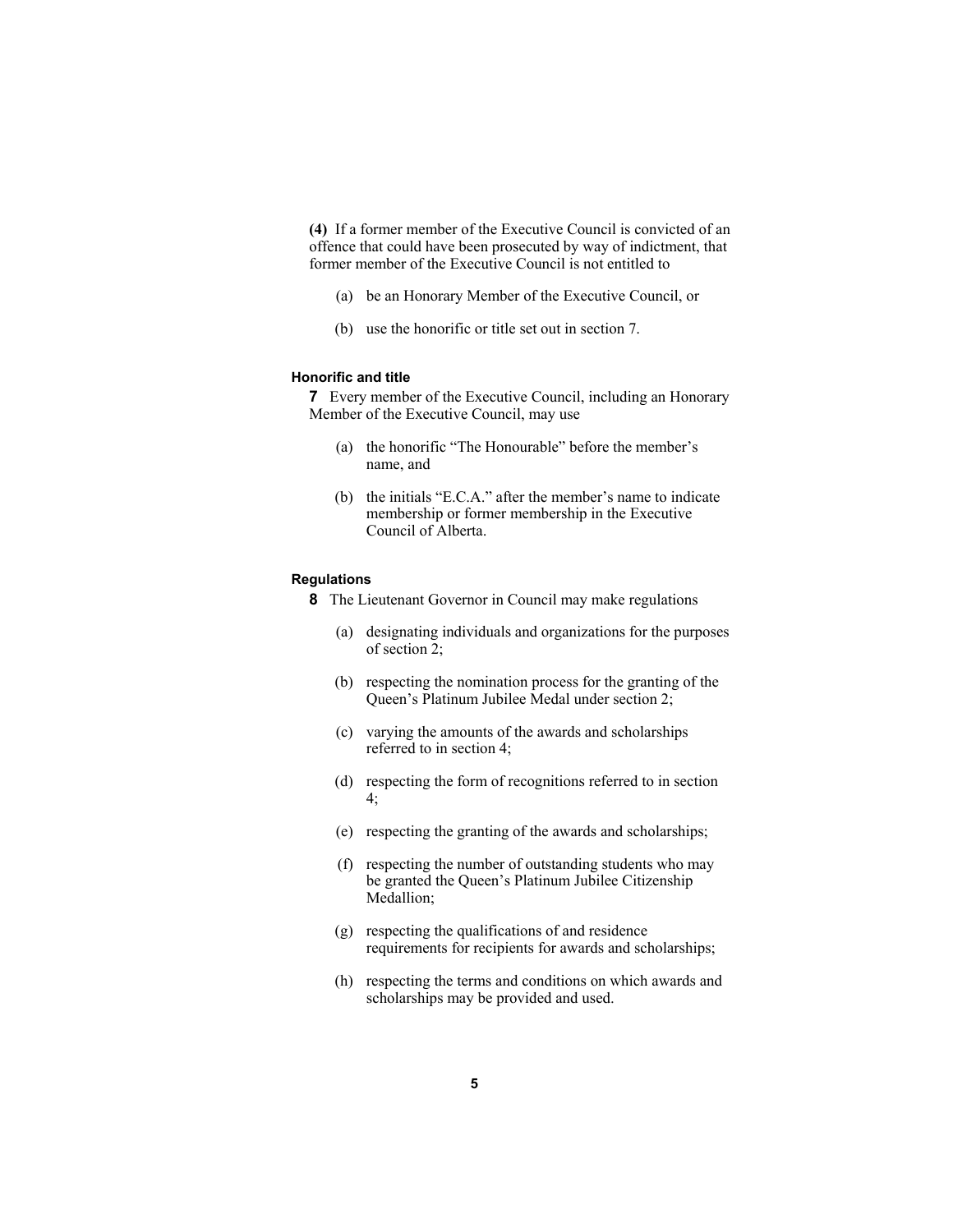**Amends SA 2002 cS-20.5** 

**9(1) The** *Student Financial Assistance Act* **is amended by this section.** 

**(2) Section 2(1) is amended by striking out** "*Queen Elizabeth II Golden Jubilee Recognition Act*" **and substituting** "*Queen Elizabeth II Platinum Jubilee Recognition Act*".

## **Repeals SA 2002 cQ-0.5**

**10 The** *Queen Elizabeth II Golden Jubilee Recognition Act* **is repealed.** 

# **Coming into force**

**11** This Act comes into force on Proclamation.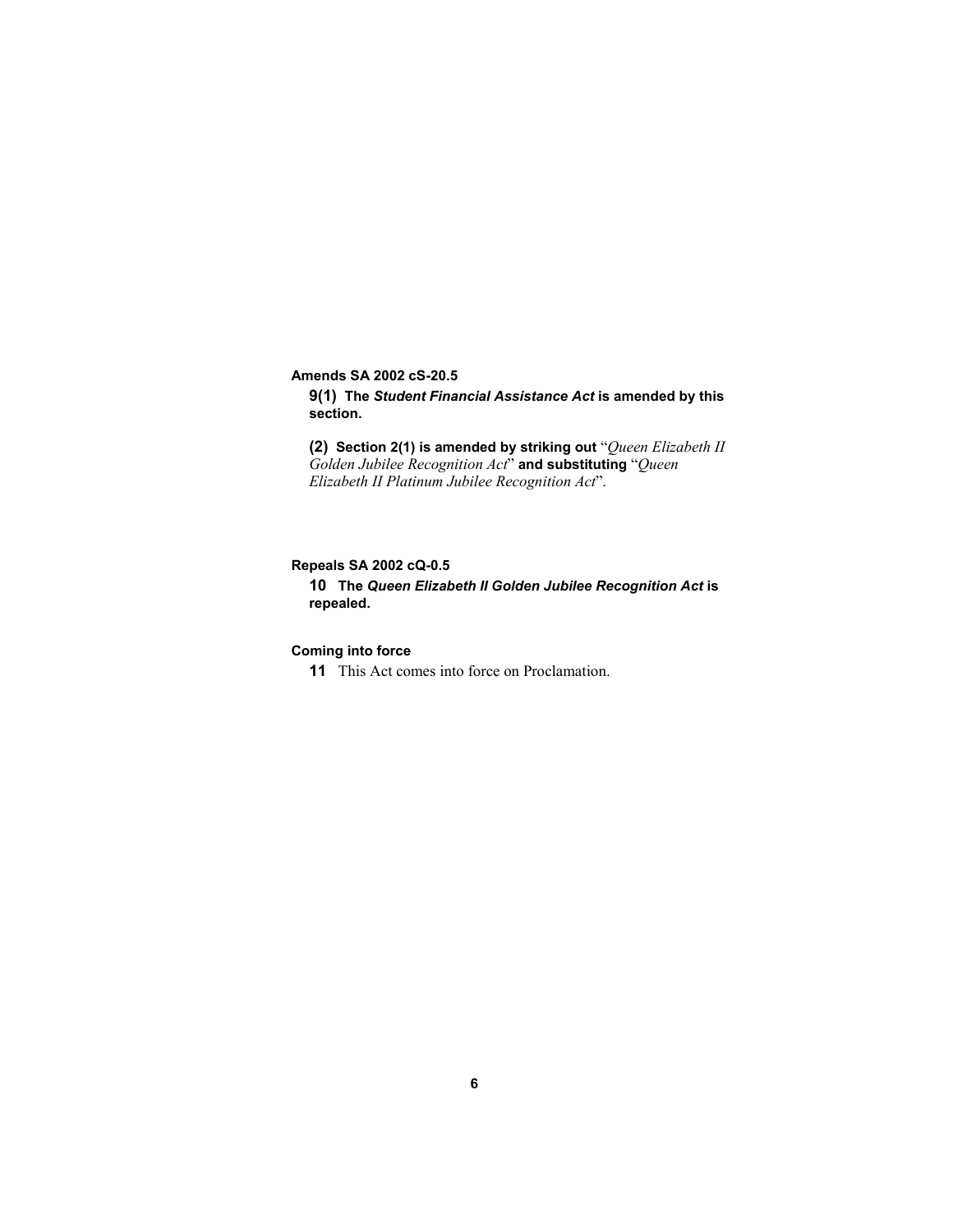## **Explanatory Notes**

**9**(1) Amends chapter S-20.5 of the Statutes of Alberta, 2002.

(2) Section 2(1) presently reads:

*2(1) This Act does not apply with respect to scholarships within the meaning of the Alberta Heritage Scholarship Act or scholarships and awards under the Queen Elizabeth II Golden Jubilee Recognition Act.* 

- **10** Repeals chapter Q-0.5 of the Statutes of Alberta, 2002.
- **11** Coming into force.

**6** Explanatory Notes